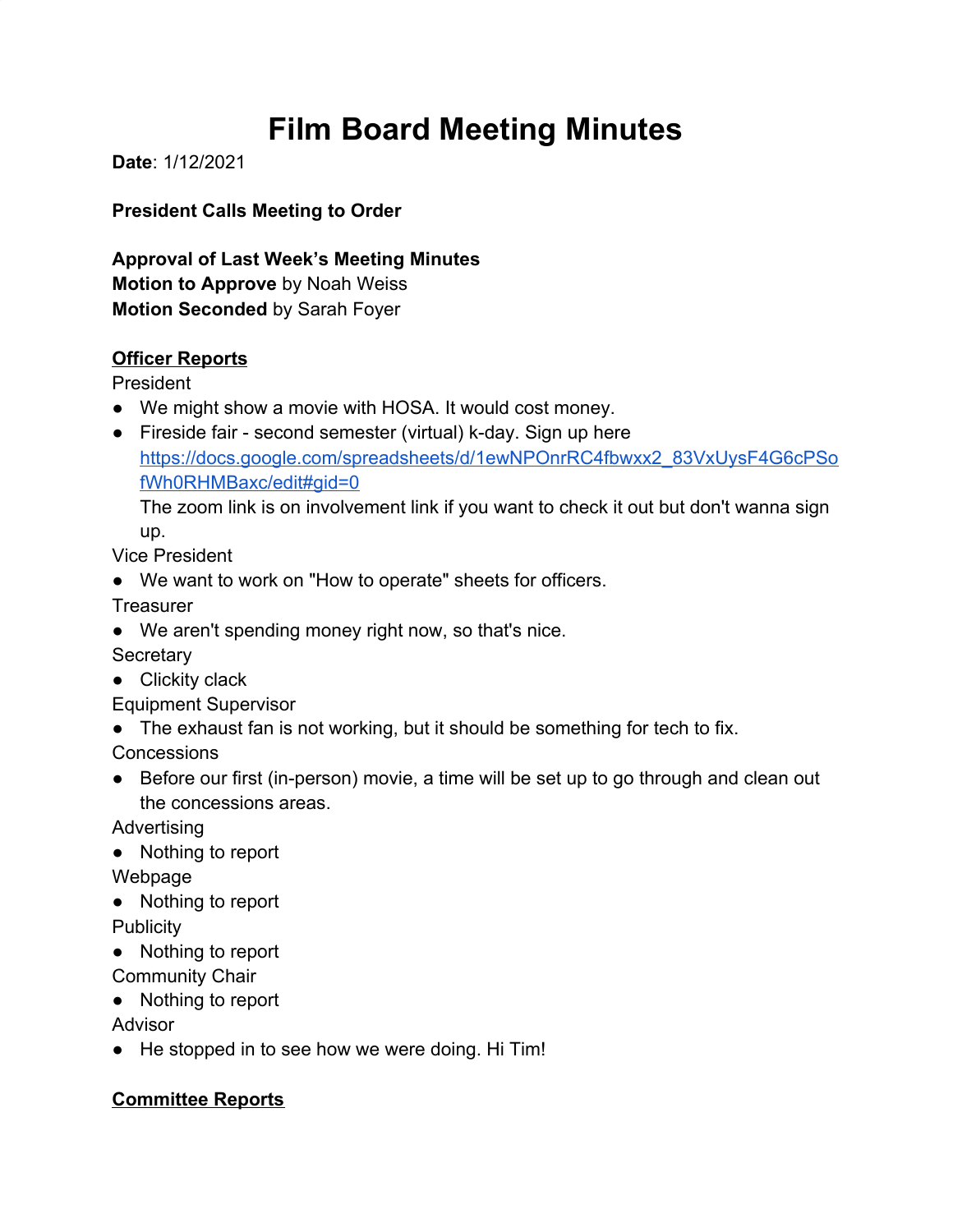Advertising

●

Equipment

●

Judicial

●

Movie

●

Here's a google doc to join committees! Everyone has to be in one committee. [https://docs.google.com/forms/d/e/1FAIpQLSea6dShzaXhgxcEp6u6ZUll7X0HnLpUI](https://docs.google.com/forms/d/e/1FAIpQLSea6dShzaXhgxcEp6u6ZUll7X0HnLpUI6pCWnLLrpqGJRkUFQ/viewform) [6pCWnLLrpqGJRkUFQ/viewform](https://docs.google.com/forms/d/e/1FAIpQLSea6dShzaXhgxcEp6u6ZUll7X0HnLpUI6pCWnLLrpqGJRkUFQ/viewform)

## **HOW'S THE BOARD?**

## **Old Business**

#### Mental Health Film with HOSA

"Wake up" - A movie focusing on suicide prevention. You buy the rights to the movie, they send a vimeo link and password and then you have 48 hour access. You also get a discussion guide, and for extra money you can get a live Q&A afterwards. HOSA might say they don't have enough money to show the movie, but we'd like to try to show it.

### Training Video/Walkthrough

We'll probably have "open hours" when we go back down to lockdown level 3, for people to walk in and do regular or projectionist training. Anyone who wants to make a training video (how to do concessions, popcorn and tickets), knock yourself out (\*please do not literally knock yourself out).

### **HOW'S THE BOARD?**

### **New Business**

#### Tentative Plan for this semester

A lot of students miss our movies, so we want to show movies. Our main problem is doing so without losing a lot of money. At level 3 we should be able to do so, but we'd need a full house every showing. We need to be in level 2 to actually make money. IF we have fisher 135, 138 and 139, however, we could make money at level 3, but the rooms are uncomfortable. We could use other building's rooms too (m&m or dow). We would have to figure out how to stream the movie.

We could also collaborate with other orgs with excess budgets, that'd like to pair up to show a movie.